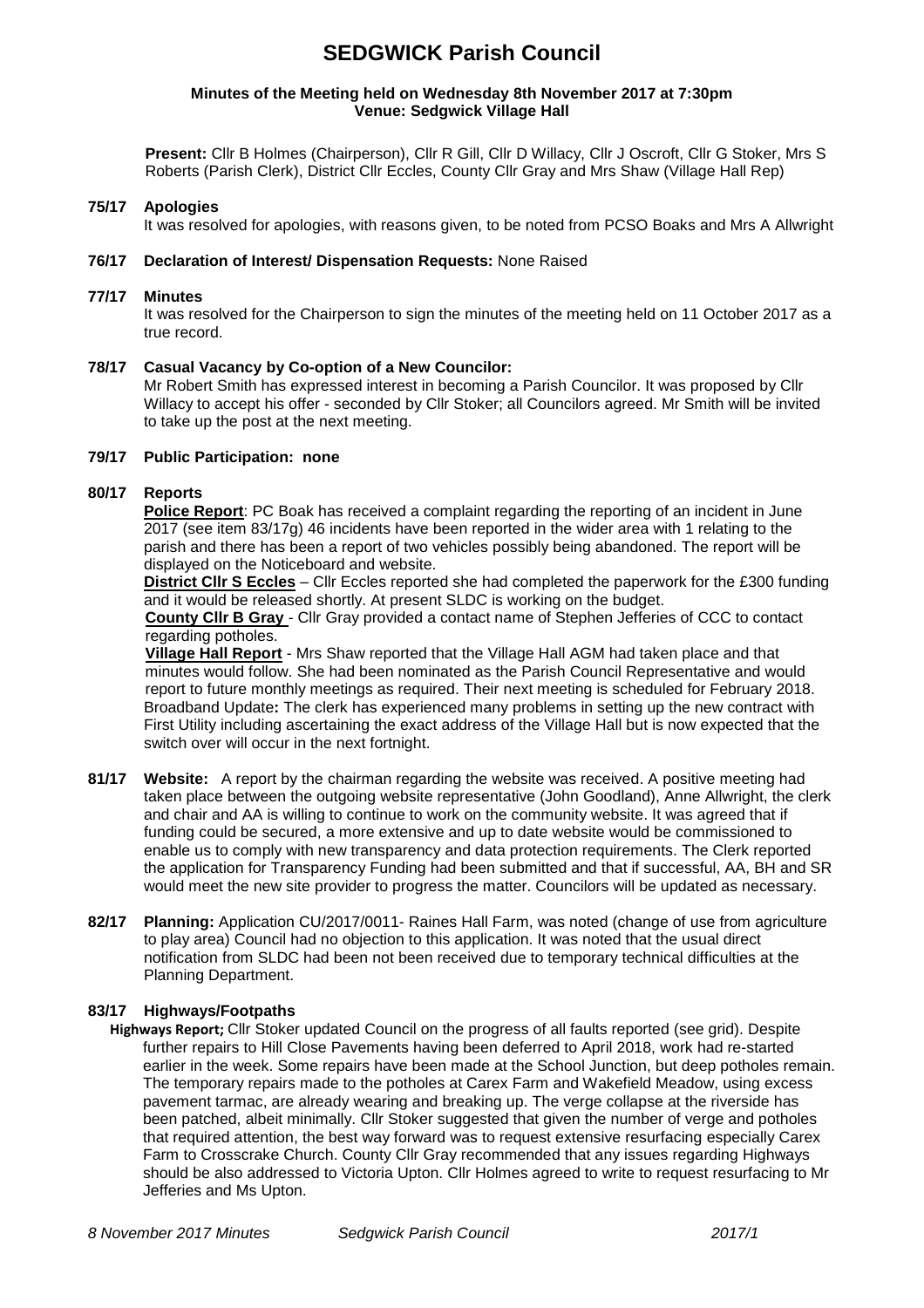| <b>LOCATION</b>              | <b>Postcode</b>       | Fault                           | Reference  | Logged*    | <b>Status</b><br>6/11/17 |
|------------------------------|-----------------------|---------------------------------|------------|------------|--------------------------|
| Riverside from Force Bridge  | LA80JU                | Erosion of edge near bend       | W171439589 | 13/06/2017 | resolved                 |
| Castle View Junction         | LA80JL                | <b>Renew Road Markings</b>      | W171439590 | 13/06/2017 | closed                   |
| Wakefield Meadow Junction    | $\overline{1}$ A80.ID | <b>Renew Road Markings</b>      | W171439600 | 13/06/2017 | Fault assessment         |
| Carex Farm to Shyreakes      | LA80JJ                | Potholes/edges/resurface 2miles | W171439594 | 13/06/2017 | Fault assessment         |
| <b>Castle View Pavements</b> | LA80JL                | Repair all pavements            | W171439597 | 13/06/2017 | Fault assessment         |
| <b>Hill Close Pavements</b>  | LA80JR                | Repair all pavements            | W171439592 | 13/06/2017 | completion 4/18          |
| Crosscrake Rd T J by school  | LA80JJ                | Various pot holes               | W171447978 | 21/09/2017 | Fault assessment         |

- The formal complaint made by Council to Cumbria Highways on October 4<sup>th</sup> has still not been dealt with. County Cllr Gray recommended we contact the Chief Executive at Cumbria County Council; Chairperson agreed to do this.
- Caution Children Playing Signage: Cllr Willacy agreed to install the sign on Hill Close
- Sedgwick Aqueduct pathway improvements start date still awaiting a response from Highways.
- Cllr Willacy had inspected the damaged seat to the south of the canal path and had made it safe on behalf of the landowner.
- Correspondence from Mr G Davies about the complaint he has made to Cumbria Police regarding their reporting systems was discussed. Mr Davis was the victim of a hit and run collision in June 2017 whilst walking through the village. Despite reporting this incident, it has not appeared in any subsequent Monthly Parish Police Reports and therefore has become "hidden in the system". Council agreed that reported collisions with pedestrians and near misses should be logged in the public domain and shared with the Parish Council in accordance with transparency via the monthly report. This would enable us to monitor pedestrian and vehicle safety and use the statistics to support the case for improvements as required. Mr Davies' request for Council to create its own independent reporting system was considered but it felt that the established and accountable 101 reporting system should be made fit for purpose and that the way forward was to campaign for this and challenge the way in which is currently being communicated. The Chair agreed to write to PC Boaks and Cumbria Police to express concern about the way in which Mr Davies' accident had not been communicated with us and to request that under freedom of information, all 101 incidents to be reported to us, and to update Mr Davies.

## **84/17 Playground /Millennium Field**

- Cllr Stoker has carried out the monthly safety check on the Millennium Field and had nothing to report.
- Cllr Stoker had examined the Annual Safety Inspection Report. All findings fall in the low or very low risk category and there is no urgent action required. He has inspected all areas highlighted as requiring monitoring and noted that several minor repairs were made by Playdale at the time of the report. Cllr Stoker has since removed overhanging hedges and branches as recommended. Cllr Willacy agreed to replace the rotten stepping post. It was agreed to carry out a deep clean of the large slide to remove unsightly algae and to monitor its condition in Spring. Cllr Stoker will keep the 2017 report and Clerk will provide him with a copy of the 2016 report. It was agreed to use ROSPA to carry out the survey in 2018.

## **85/17 Canal**

- Cllr Stoker had carried out the monthly inspection of the Canal Pathways and reported the paths were fit for purpose.
- Cllr Willacy reported the Mr Simpson has installed a new boundary fence in the correct place, following the correction of an anomaly at the Land Registry. Cllr Holmes reported that the request to register the Council owned section of the canal has been made.
- The Draft Strategy Document outlining the LCRP project to create a major tourist attraction in the form of a continuous foot and cycle path from Lancaster to Kendal was discussed. It represents a significant change to the status quo; previously, we have received reassurances that the section of towpath we own would not be part of the cycle path, but the new document specifies the Kendal-Sedgwick section as a first phase priority, followed by Sedgwick southwards. Sedgwick is also identified as a potential development area. Council note that neither notice of the publishing of the strategy nor this change in strategy have been communicated to us, fostering further lack of trust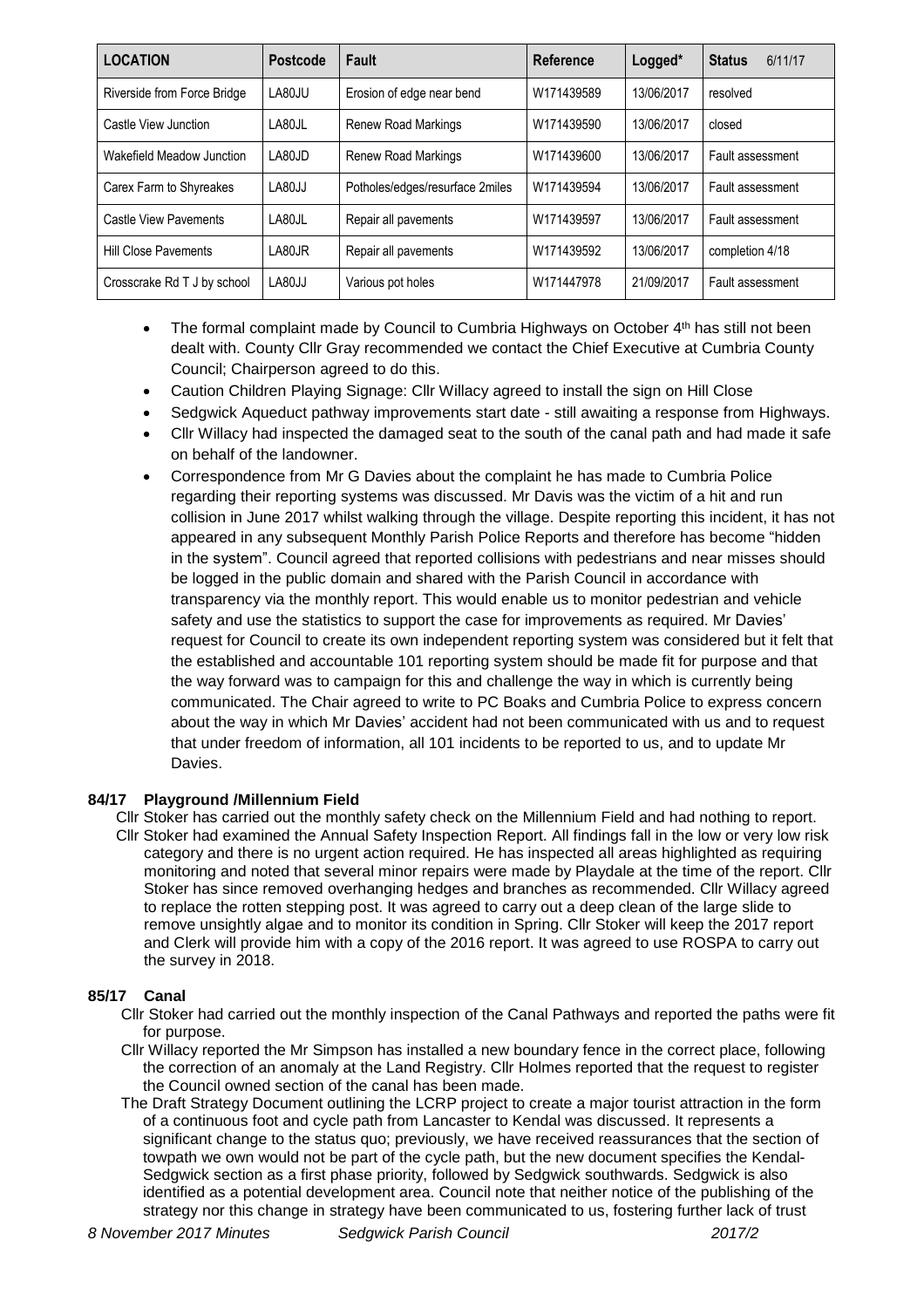and confidence in the project. It was agreed that the strategy does not show sensitivity to the fact that the canal bisects the village, placing Sedgwick in a unique and vulnerable position. Whilst Council acknowledge that the scheme may involve benefits to some, resident feedback to date (from the roadshow, focus group and council correspondence to LCRP) which is unanimously negative, has not been recorded or taken into consideration. Resident concerns about extra traffic, parking congestion and difficulties in the shared use of paths and roads with cyclists are not adequately addressed. Furthermore, there is no mention of how permissive rights over private land will be acquired or how narrow sections of towpath will be widened. It was also noted that key parts of the appendices are missing. It was agreed that Cllr Holmes would respond to Helen Moriaty, LCRP Project Manager and Nick Smith, Canal River Trust and the Strategy Authors to raise these concerns. In addition, Chairperson will contact Parish Councils in other regions where similar projects have been carried out. It was also agreed to contact Stainton Parish Council and the other landowners in Sedgwick Village to ensure they are aware of the proposed project across their land and to include the above information in the Christmas Newsletter.

Cllr Stoker reported that the frame of the viewpoint collage located along the canal has been repaired at no cost to the Parish by Mr Sealby, a village resident. Cllr Holmes agreed to write to thank him.

# **86 /17 Community Emergency Plan**

Correspondence from SLDC Community Resilience across South Lakeland has been added to our resource pack. It was agreed that the Emergency Plan will be renewed every January & July.

## **87/17 Clerk Appraisal**

Chairperson thanked the Clerk for her continued work and commitment and acknowledged how the role had changed in the past twelve months. Data Protection and Transparency responsibilities will further increase the role in 2018. Consideration would be given to increase contracted hours by 1 hour per week from April 2018 and funding will be made available for website and Data Protection training, to ensure that these increased commitments can be met. The Clerk agreed to work on a review and update of the Clerk's contract and help the Chairman develop a job description.

## **88/17 Finance**

- a) Current Account Bank Balance as of 30 October 2017 is £5,271.63
- b) A donation of £250 was received from Mr and Mrs Fishman, residents of the Village, who wished this money to be spent on a village project. The Council gratefully received this cheque and wished to thank them for their generosity. It was agreed that the money would be earmarked for a future special project. Cllr Holmes will write a letter of thanks.
- c) Payments received: SLDC Funding Cllr Eccles BACS payment £300
- d) Payments: Clerk salary & expenses £1,323.14 & Continental Landscapes Ltd £1,416.00
- e) The Accounts Report from transactions agreed at the meeting Dated 11 October 2017 would be signed next meeting as cheques have not yet cleared the bank.
- f) The Half Yearly Budget Report was discussed; spending is as planned except the additional expense of the new slide. A "maintaining" draft budget for 2018-9 was circulated for discussion, amendment (with further projects) and approval in January to enable the precept to be set.
- g) Correspondence was received from SLDC regarding the Parish Council Precept for 2018/19, which will be finalised at the next meeting in January 2018.

# **89/17 Newsletter Winter:**

Items were agreed and the completion of a newsletter was anticipated for the end of November 2017

## **90/17 Correspondence:**

- 1. Wicksteed playground Information was received and noted
- 2. Invitation to CALC AGM Saturday 10 30 am 18th November 2017, information received and noted
- 3. NALC information for Data Protection Act and available training, (already applied for)
- 4. Cyber Proficiency Training Tuesday 21st November at Kendal Town Hall, was received and noted
- 5. Inspiring Rural Communities Together conference 6/12, venue London was received and noted
- 6. Correspondence Zurich Local Community Advisory Service (LCAS) was received and noted.
- 7. Interim Polling District and Polling Place review consultation -closing date 15/11/17
- 8. Police and Crime Commissioner Consultation on Council Tax Precept ends 8/12/17

## **90/17 Items for consideration for a future agenda**

- Highways Communications incl response to complaints
- Canal Path Inspection/Canal Land Registry update/ Update on LCRP Draft Plan
- PCSO Report/Village Hall Report
- Draft Budget 2018/19
- Precept Setting
- Funding & Website